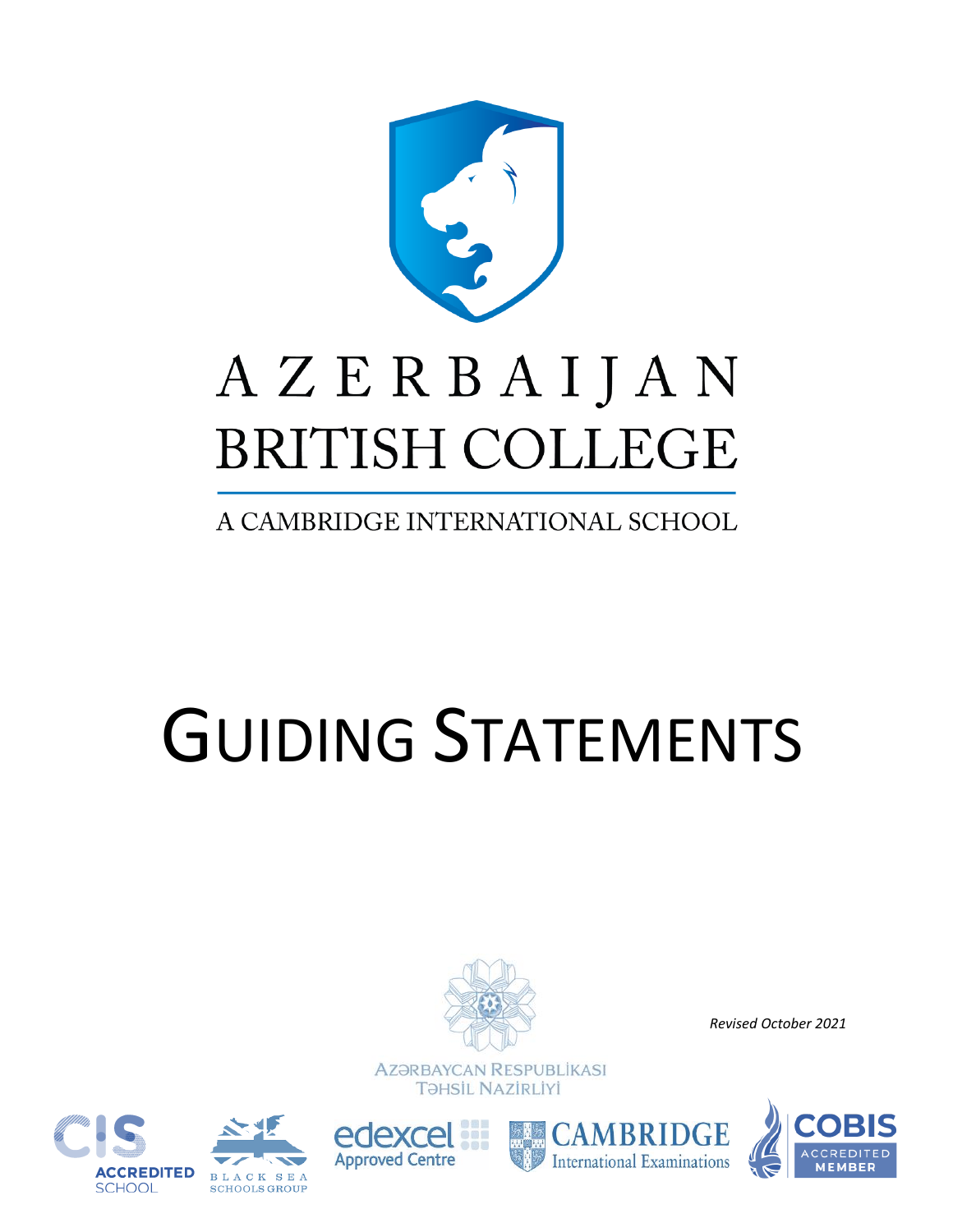## **ABC VISION**

To be the premier educational institution in Azerbaijan

## **ABC MISSION**

To offer our students the best possible environment to develop intellectually, socially, physically and emotionally, within an innovative, multicultural and multilingual educational setting.

## **ABC GOALS**

ABC provides leadership that encourages the development of committed competent and caring educators. We provide a challenging academic programme that meets the needs of our pupils and we seek to foster close partnerships with parents and community

To develop the following qualities in our students:

- $\bullet$  A desire to explore, learn and think creatively
- **Appreciation of other cultures**
- $\bigcirc$  Loyalty and commitment to the school, staff, fellow pupils, and community
- $\bigcirc$  Ability to cooperate and work with others
- $\bigcirc$  Habits of healthy living
- $\bullet$  Self-responsibility and positive self-esteem
- Determination to overcome challenges
- $\bullet$  Social skills and emotional intelligence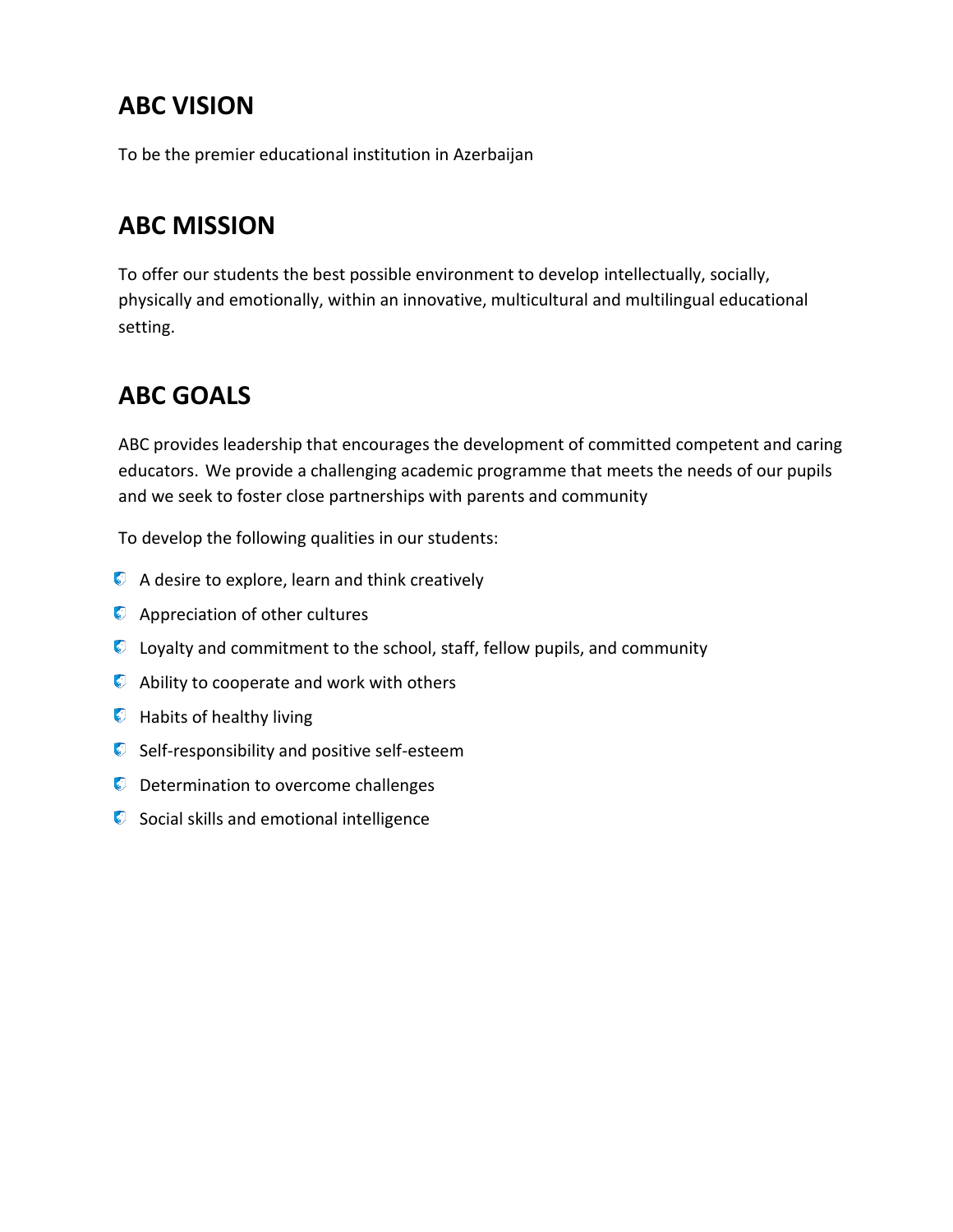## **ABC VALUES**

Our core values are our central beliefs that are deeply understood and shared by every member of the organization, and guide the actions of everyone in the school. Our core values, which we call **PRECISE**, are based on building quality lives and strong communities through:

## **P**erseverance, **R**espect, **E**ngagement, **C**ompassion, **I**ntegrity, **S**elf-Esteem, **E**xcellence

## **Perseverance.** We will:

• Develop a strong work-ethic, where we do our best, work to the highest level and cooperate with others for mutual benefit.

- Be diligent and adhere to a strong work ethic.
- Never give up.
- Be punctual in order to be on time for attendance and tasks.

## **Respect.** We will:

- Believe in the inherent dignity and equality of all people.
- Celebrate individuality and value and appreciate diversity.
- Honour self and others through words and actions.

## **Engagement.** We will:

- Take ownership of our behaviour as individuals, and responsibility for our actions.
- Have the courage to think and act independently.
- Demonstrate problem solving and decision-making skills.
- Be reliable and trustworthy.

## **Compassion.** We will:

- Understand the circumstances and viewpoints of others.
- Develop the capacity to forgive others and ourselves.
- Celebrate the contributions of others.
- Promote a peaceful, caring and safe community.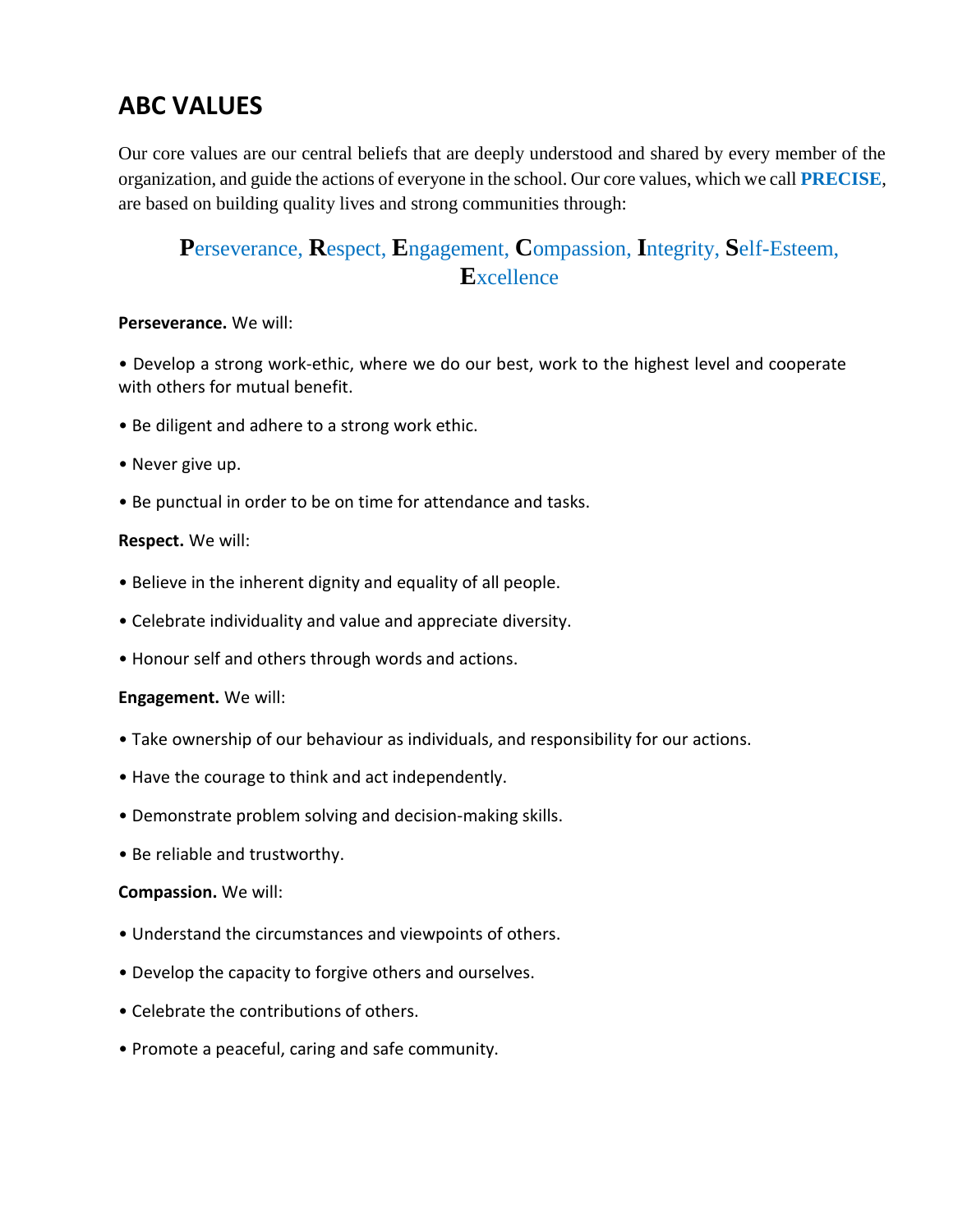## **Integrity.** We will:

- Stand up for what we believe.
- Be honest with ourselves and others.
- Demonstrate fairness in our judgments and actions.
- Fulfil commitments and promises.

## **Self-Esteem.** We will:

• Be proud of, and believe in, ourselves and in the achievement of our potential, and pursue individual interests in a manner which broadens horizons.

• Have respect for physical, mental and fiscal health, and pay attention to the importance of, and conscious activity toward, maintaining fitness in these areas.

- Develop confidence through participation.
- Consider our own strengths and weaknesses.

## **Excellence.** We will:

- Be proud of personal achievement.
- Produce work of the highest quality.
- Be creative, productive and exhibit an entrepreneurial spirit and inventiveness.
- Set high standards and personal goals for improvement

## **ABC SCHOOL MOTTO**

'Explore to Achieve'

## **ABC COSMOVISION**

Our college is a secular college. We are neutral on the question of religion and belief, which to us means that;

- We do not pertain to, or connect with, a specific religion of belief system
- We are open to the adherents of any philosophy, belief, religion, or faith
- As a school, we will not promote any particular religious practice, denomination or sect, nor will our employees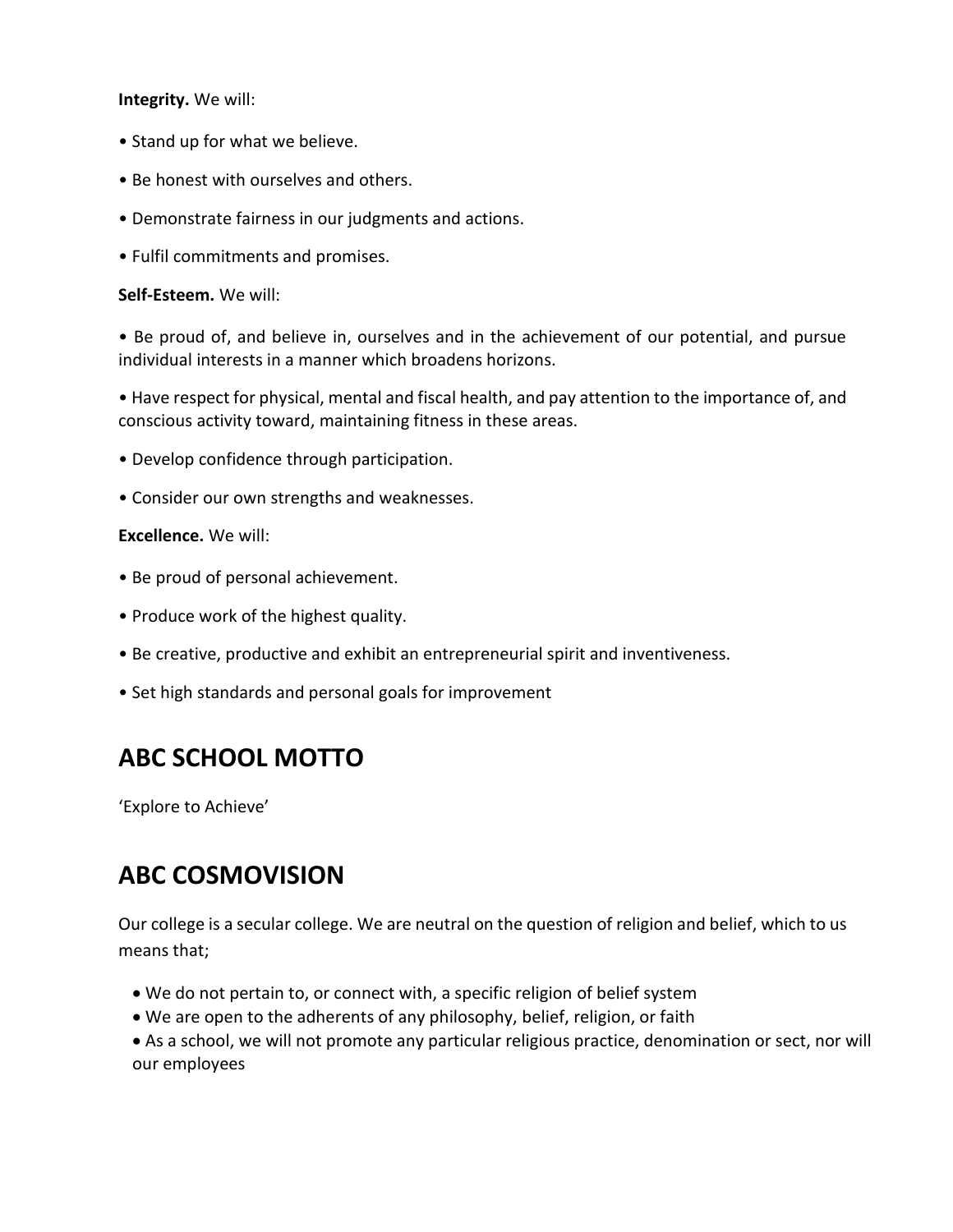Our approach as a secular college is to teach children in a neutral, objective way about the different beliefs that different people have, and leave it up to parents and outside organisations to teach specific religious beliefs outside of college hours.

## **ABC EDUCATIONAL PHILIOSOPHY**

We believe that each child is a unique individual who needs a secure, caring, and stimulating atmosphere in which to grow and mature emotionally, intellectually, physically, and socially, and develop their self-esteem and core values. It is our desire as educators to help students meet their fullest potential in these areas by providing an environment that is safe, supports risktaking, and invites a sharing of ideas. There are three elements that we believe are conducive to establishing such an environment,

- 1) the educator acting as a guide,
- 2) allowing the child's natural curiosity to direct his/her learning, and
- 3) promoting respect for all things and all people.

When the educator's role is to guide, providing access to information rather than acting as the primary source of information, the students' search for knowledge is met as they learn to find answers to their questions. For students to construct knowledge, they need the opportunity to discover for themselves and practice skills in authentic situations. Providing students access to hands-on activities and allowing adequate time and space to use materials that reinforce the lesson being studied creates an opportunity for individual discovery and construction of knowledge to occur. Equally important to self-discovery is having the opportunity to study things that are meaningful and relevant to one's life and interests. Developing a content around student interests fosters intrinsic motivation and stimulates the passion to learn. One way to take learning in a direction relevant to student interest is to invite student dialogue about the lessons and units of study. Given the opportunity for input, students generate ideas and set goals that make for much richer activities than we could have created or imagined ourselves. When students have ownership in the content, they are motivated to work hard and master the skills necessary to reach their goals. Helping students to develop a deep love and respect for themselves, others, and their environment occurs through an open sharing of ideas and a judicious approach to discipline. When the voice of each student is heard, and environment evolves where students feel free to express themselves. Class meetings are one way to encourage such dialogue. We believe children have greater respect for their teachers, their peers, and the lessons presented when they feel safe and sure of what is expected of them. In setting fair and consistent rules initially and stating the importance of every activity, students are shown respect for their presence and time. In turn they learn to respect themselves, others, and their environment.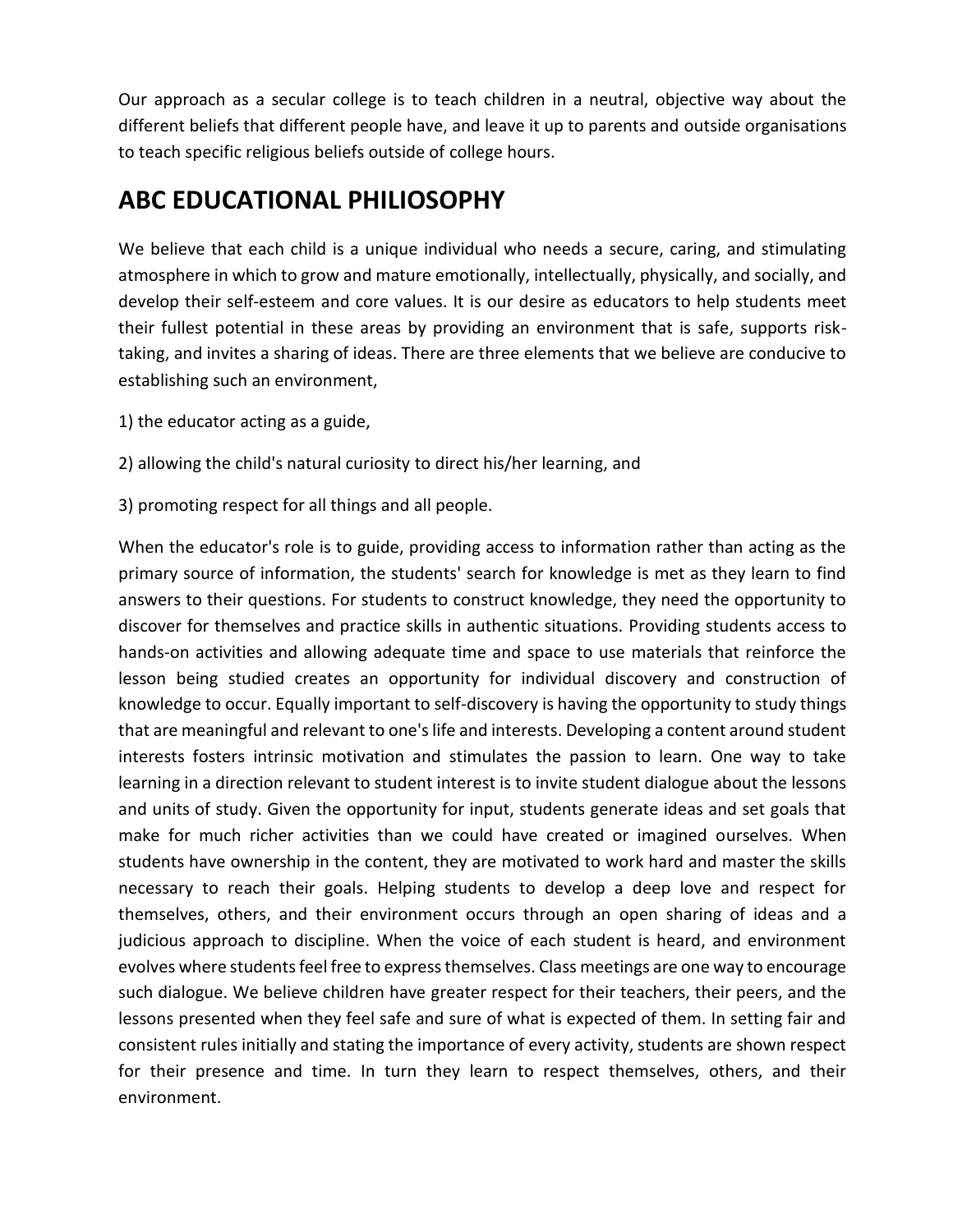## **ABC LEARNER PROFILE**

At the ABC, we seek that our students are characterised by the following learner profile:

### COLLABORATIVE

We work collaboratively between ourselves and with the rest of the world. We understand that success often comes from opening up our work and actively listening in order to incorporate the ideas of others.

## **COMMUNICATORS**

Through a holistic approach, we convey information effectively and accurately orally, on paper and through digital platforms. We learn to communicate in English, Azerbaijani and other languages, and understand the importance of multi-lingual learning in our increasingly globalised world. We understand that we must consider the audience when making a communication.

### EMPATHETIC

We have the skills to put ourselves in other people's shoes. We are open-minded, thinking about the point of view of others. We seek to see the world through the eyes of others and understand their perspective.

### CONFIDENT

We are confident learners. We are optimistic and believe that setbacks can be transformed into advantages. We value our unique perspectives and stories and are also diligent; understanding that confidence comes from thoughtful and effective preparation.

#### **CURIOUS**

We believe that curiosity is the defining trait of wisdom. We are motivated by a desire to discover the unfamiliar and enjoy the surprises of knowing more about the world around us.

### COURAGEOUS

We're prepared to encounter risk. We see failure as a common step of the learning process, which enables us to reflect, learn and to "fail better" at each try. We stand up for our beliefs, push ourselves beyond our limits, and adopt a resilient mind-set.